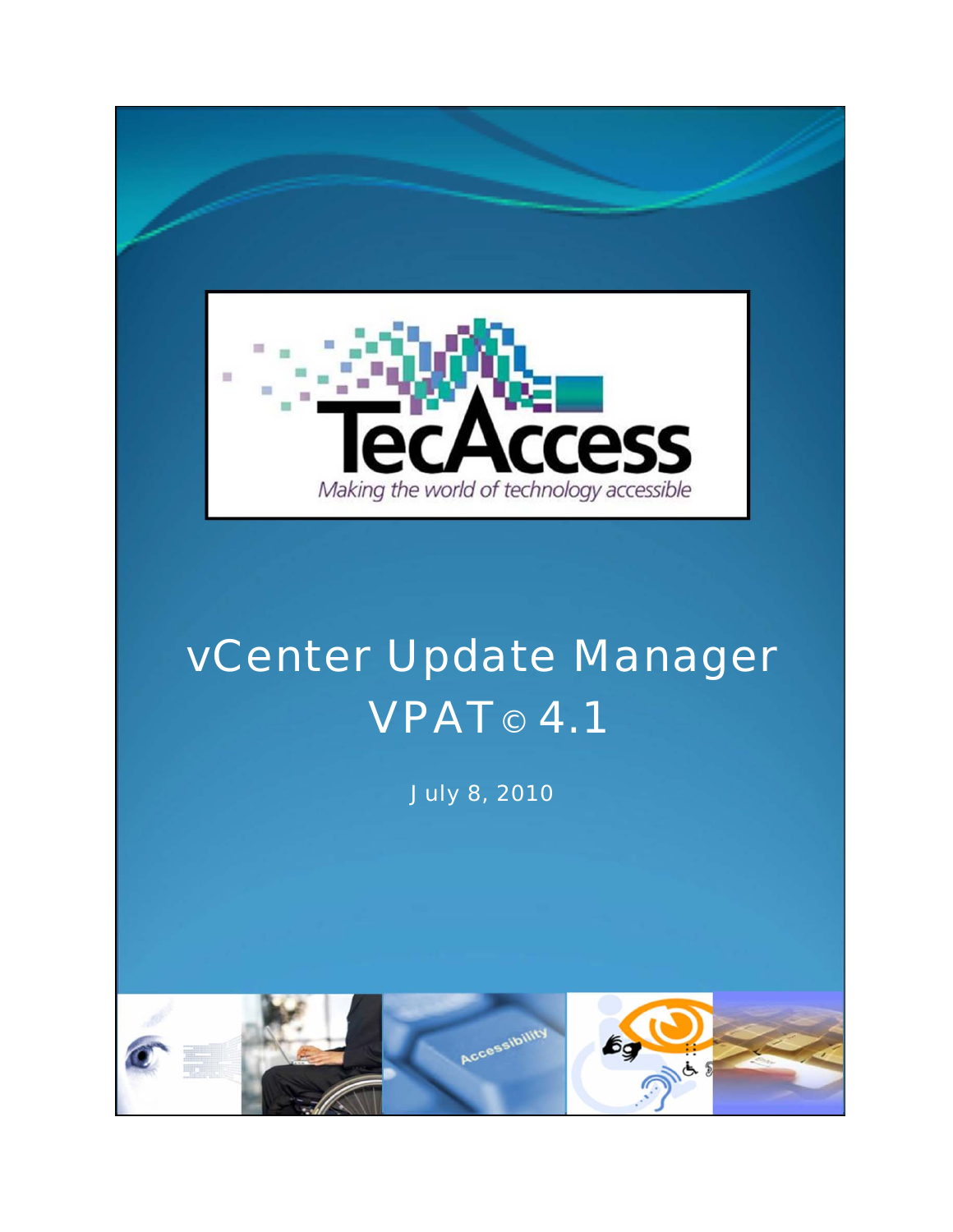I



## **VPAT**®

Since the VPAT must be comprehensive, all Section 508 issues on all pages must be corrected to sustain compliance.

**Summary of Voluntary Product Accessibility Template** 

| <b>Criteria</b>                                                          | <b>Supporting Features</b>  | <b>Remarks &amp; Explanations</b>                                          |
|--------------------------------------------------------------------------|-----------------------------|----------------------------------------------------------------------------|
| Section 1194.21 Software<br><b>Applications and Operating</b><br>Systems | Supports with<br>Exceptions | Please reference the attached<br>1194.21 section.                          |
| Section 1194.22 Web-based<br>Internet Information and<br>Applications    | Not Applicable              | This program is not accessed through<br>the Web.                           |
| Section 1194.23<br><b>Telecommunications Products</b>                    | Not Applicable              |                                                                            |
| Section 1194.24 Video and<br><b>Multimedia Products</b>                  | Not Applicable              |                                                                            |
| Section 1194.25 Self-<br>contained, Closed Products                      | Not Applicable              |                                                                            |
| Section 1194.26 Desktop and<br><b>Portable Computers</b>                 | Not Applicable              |                                                                            |
| Section 1194.31 Functional<br>Performance Criteria                       | Supports with<br>Exceptions | Please reference the attached<br>1194.21, 1194.22 and 1194.31<br>sections. |
| Section 1194.41 Information,<br>Documentation and Support                | Supports                    | Please reference the attached<br>1194.41 section.                          |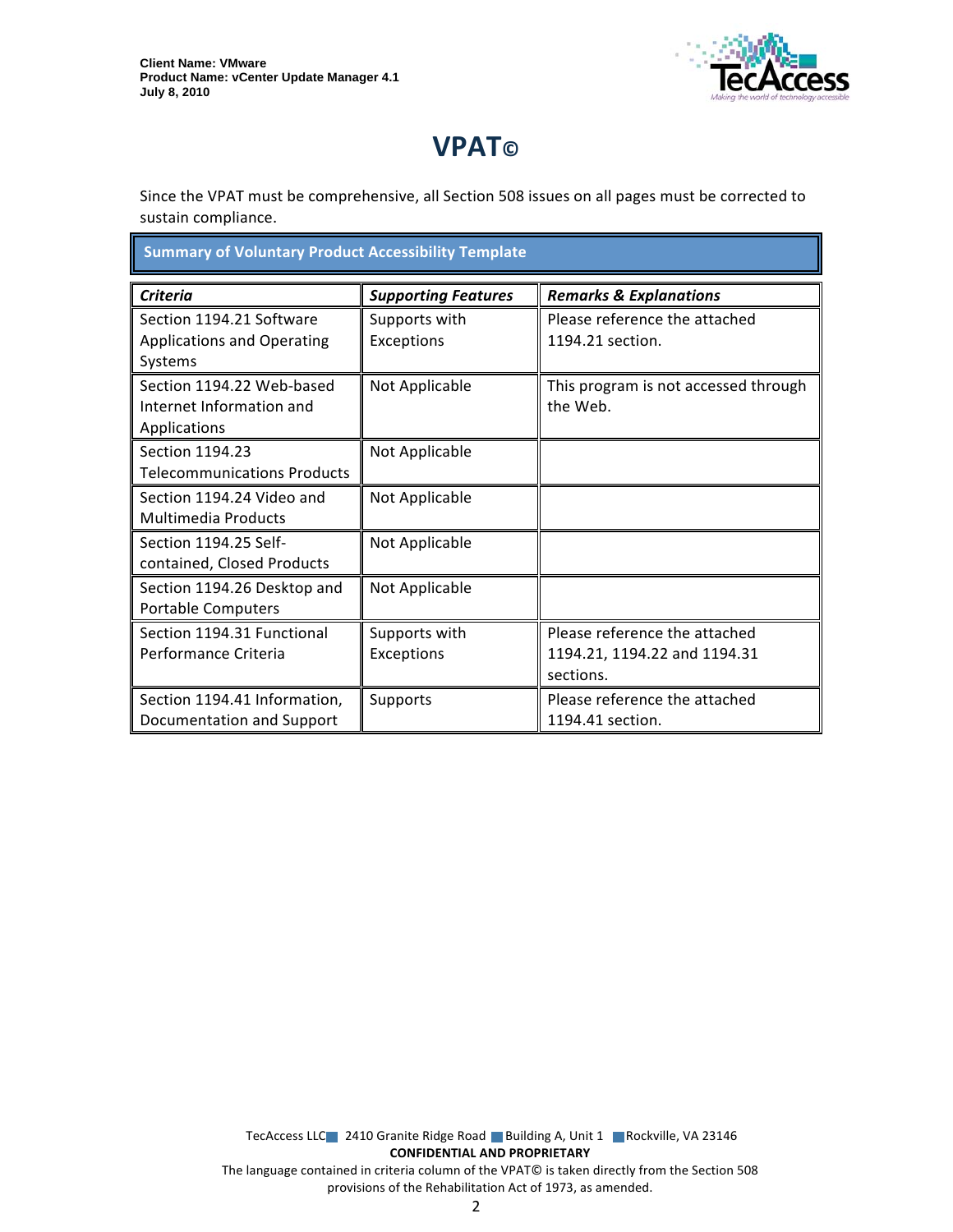

## **Supporting Features (Second Column on VPAT)**

| Supports                                                            | Use this language when you determine the product<br>fully meets the letter and intent of the Criteria.                                                                                                                                                                                                                                              |
|---------------------------------------------------------------------|-----------------------------------------------------------------------------------------------------------------------------------------------------------------------------------------------------------------------------------------------------------------------------------------------------------------------------------------------------|
| Supports with Exceptions                                            | Use this language when you determine the product<br>does not fully meet the letter and intent of the<br>Criteria, but provides some level of access relative to<br>the Criteria.                                                                                                                                                                    |
| Supports through Equivalent<br>Facilitation                         | Use this language when you have identified an<br>alternate way to meet the intent of the Criteria or<br>when the product does not fully meet the intent of<br>the Criteria.                                                                                                                                                                         |
| Supports when Combined with<br>Compatible AT                        | Use this language when you determine the product<br>fully meets the letter and intent of the Criteria when<br>used in combination with Compatible Assistive<br>Technology ("AT"). For example, many software<br>programs can provide speech output when combined<br>with a compatible screen reader (commonly used AT<br>for people who are blind). |
| Does Not Support                                                    | Use this language when you determine the product<br>does not meet the letter or intent of the Criteria.                                                                                                                                                                                                                                             |
| Not Applicable                                                      | Use this language when you determine the Criteria<br>does not apply to the specific product.                                                                                                                                                                                                                                                        |
| Not Applicable - Fundamental<br><b>Alteration Exception Applies</b> | language when you determine<br><b>Use</b><br>this<br>a<br>Fundamental Alteration of the product would be<br>required to meet the Criteria (see the access board's<br>definition of "fundamental<br>standards<br>for<br>the<br>alteration").                                                                                                         |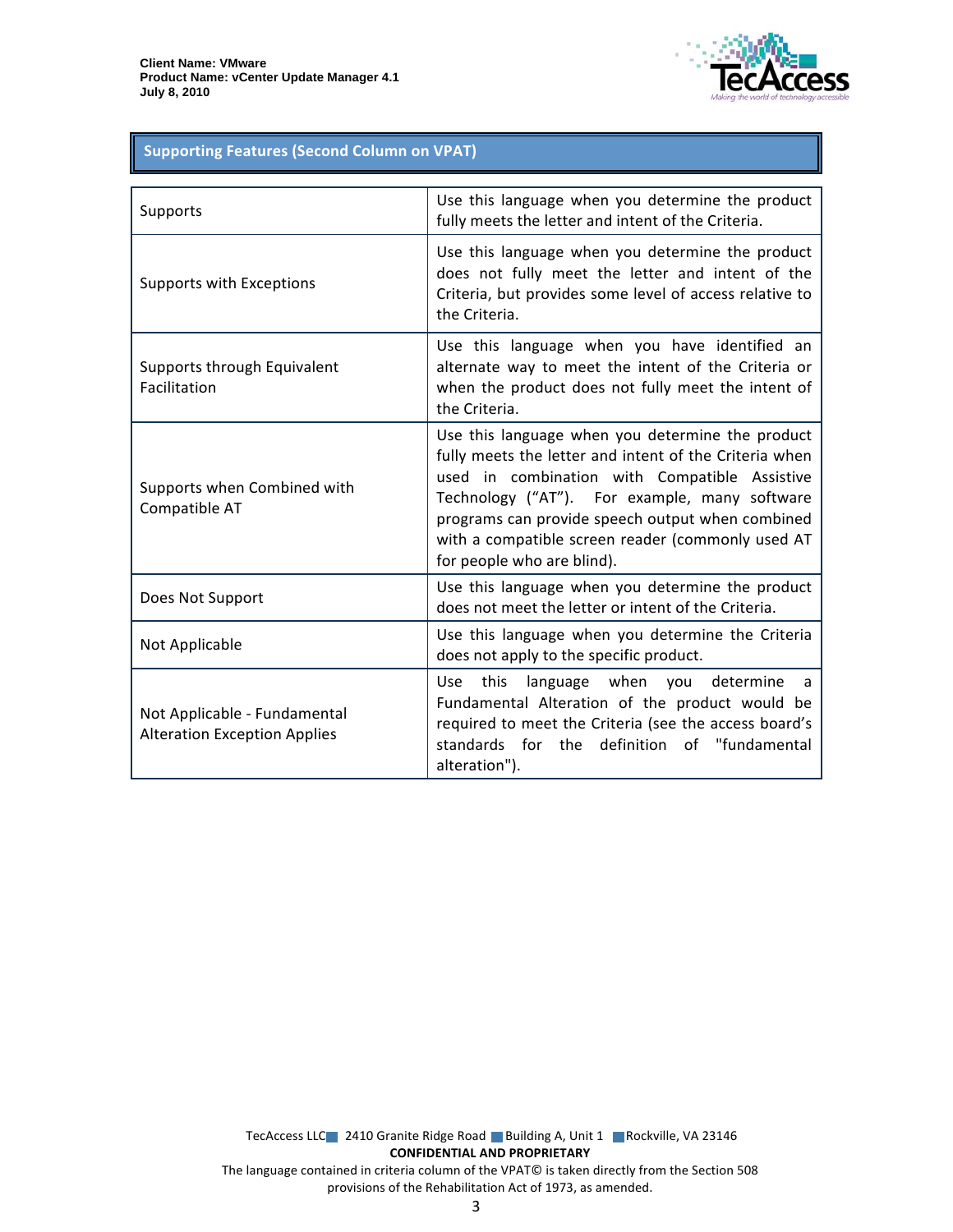Г



| 1194.21 Software Applications and Operating Systems                                                                                                                                                                                     |                                         |                                                                                                                                                                                                                                                                                                                                                                                                                                                                                                                                                                                                                                                                                                                                                      |  |
|-----------------------------------------------------------------------------------------------------------------------------------------------------------------------------------------------------------------------------------------|-----------------------------------------|------------------------------------------------------------------------------------------------------------------------------------------------------------------------------------------------------------------------------------------------------------------------------------------------------------------------------------------------------------------------------------------------------------------------------------------------------------------------------------------------------------------------------------------------------------------------------------------------------------------------------------------------------------------------------------------------------------------------------------------------------|--|
| जाप्याप                                                                                                                                                                                                                                 | <del>วนpportmy</del><br><b>Features</b> | <del>מכוווטו גא פא האווידוס</del>                                                                                                                                                                                                                                                                                                                                                                                                                                                                                                                                                                                                                                                                                                                    |  |
| (a) When software is designed to run<br>on a system that has a keyboard,<br>product functions shall be executable<br>from a keyboard where the function<br>itself or the result of performing a<br>function can be discerned textually. | Supports<br>with<br>Exceptions          | The Windows based GUI accessed<br>through the VMware vSphere client<br>4.1 allows a good deal of keyboard<br>accessibility. Buttons in the main<br>interface can be reached via the tab<br>key, menus can be activated and<br>chosen, and items such as the "Hosts<br>and Clusters" can be used via the<br>keyboard.<br>However, exceptions also exist.<br>Virtual Infrastructure - Update<br>Manager 4.1 place focus on these<br>buttons, they cannot be activated via<br>the Enter or Space keys, which is the<br>Windows standard.<br>Many links of dialogs such as those<br>found on the Configuration screen<br>accessed through the Update<br>Manager screen cannot be accessed<br>or activated via the keyboard; an<br>example is "Settings." |  |

1194.21 Software Applications and Operating Systems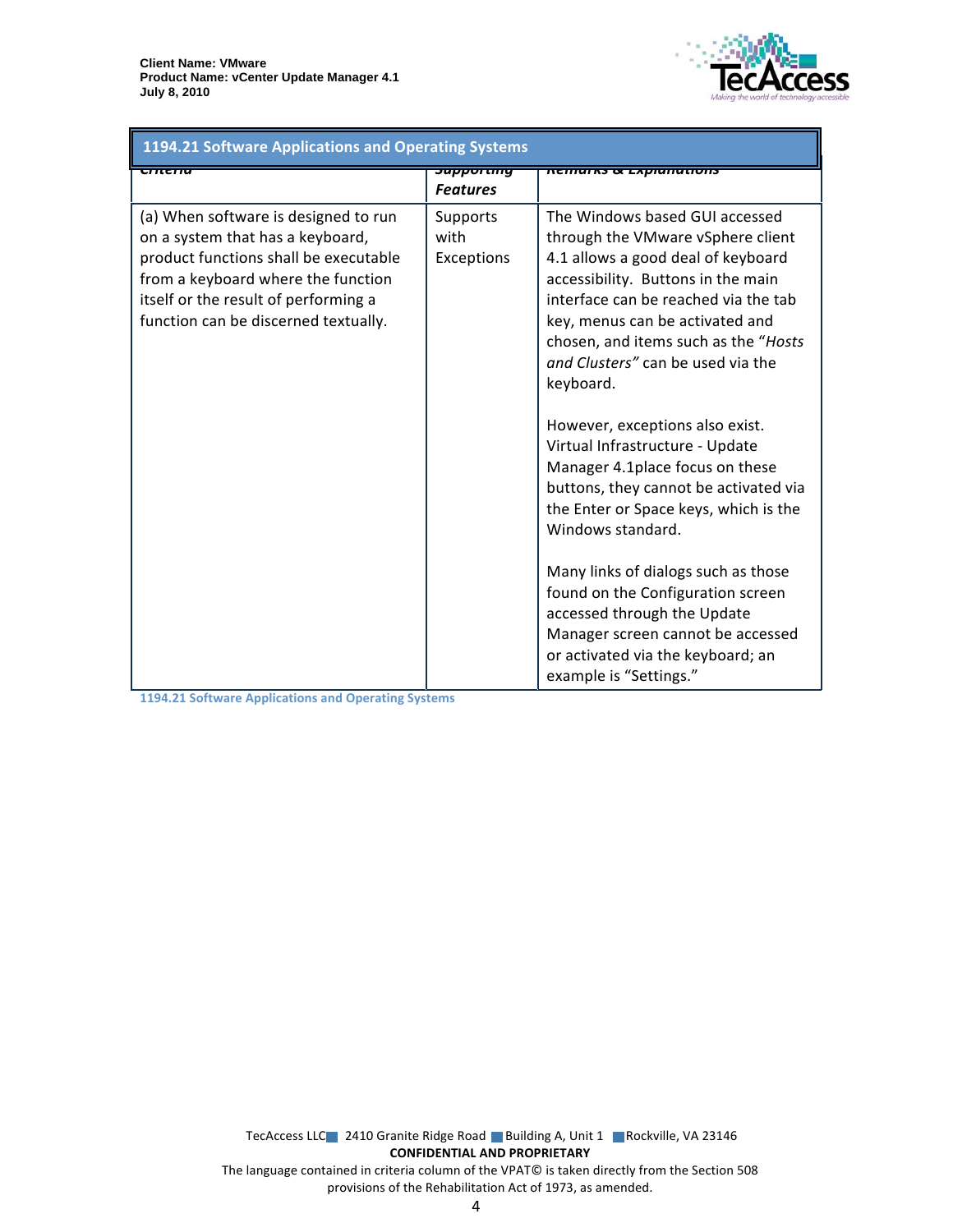

| 1194.21 Software Applications and Operating Systems, continued                                                                                                                                                                                                                                                                                                                                                                                                                                                                                                                                    |                                         |                                                                                                                                                                                                                                                                                                                                                                                                                                                                  |  |
|---------------------------------------------------------------------------------------------------------------------------------------------------------------------------------------------------------------------------------------------------------------------------------------------------------------------------------------------------------------------------------------------------------------------------------------------------------------------------------------------------------------------------------------------------------------------------------------------------|-----------------------------------------|------------------------------------------------------------------------------------------------------------------------------------------------------------------------------------------------------------------------------------------------------------------------------------------------------------------------------------------------------------------------------------------------------------------------------------------------------------------|--|
| जाप्ताप                                                                                                                                                                                                                                                                                                                                                                                                                                                                                                                                                                                           | <del>วนpportmy</del><br><b>Features</b> | <del>nemurks &amp; Explumations</del>                                                                                                                                                                                                                                                                                                                                                                                                                            |  |
| (b) Applications shall not disrupt or<br>disable activated features of other<br>products that are identified as<br>accessibility features, where those<br>features are developed and<br>documented according to industry<br>standards. Applications also shall not<br>disrupt or disable activated features of<br>any operating system that are<br>identified as accessibility features<br>where the application programming<br>interface for those accessibility features<br>has been documented by the<br>manufacturer of the operating system<br>and is available to the product<br>developer. | Supports<br>with<br>Exceptions          | Virtual Infrastructure - Update<br>Manager 4.1 does interrupt or disable<br>AT or AT features. An example of this<br>is the locking of the focus on selected<br>screens such as the Configuration<br>Screen accessed through the<br>individual Hosts screen.<br>See 1194.21(a)                                                                                                                                                                                   |  |
| (c) A well-defined on-screen indication<br>of the current focus shall be provided<br>that moves among interactive interface<br>elements as the input focus changes.<br>The focus shall be programmatically<br>exposed so that Assistive Technology<br>can track focus and focus changes.                                                                                                                                                                                                                                                                                                          | Supports<br>with<br>Exceptions          | AT can track focus changes and<br>determine what interactive interface<br>element has the current focus in<br>many cases. Focus can also be tracked<br>visually in many cases.<br>However, the focus moves to areas<br>without text displayed on the screen<br>and they will be read aloud by screen<br>readers and do not represent items<br>on the screen. An example of this is<br>on the Configuration screen accessed<br>through the Update Manager screen. |  |

1194.21 Software Applications and Operating Systems, continued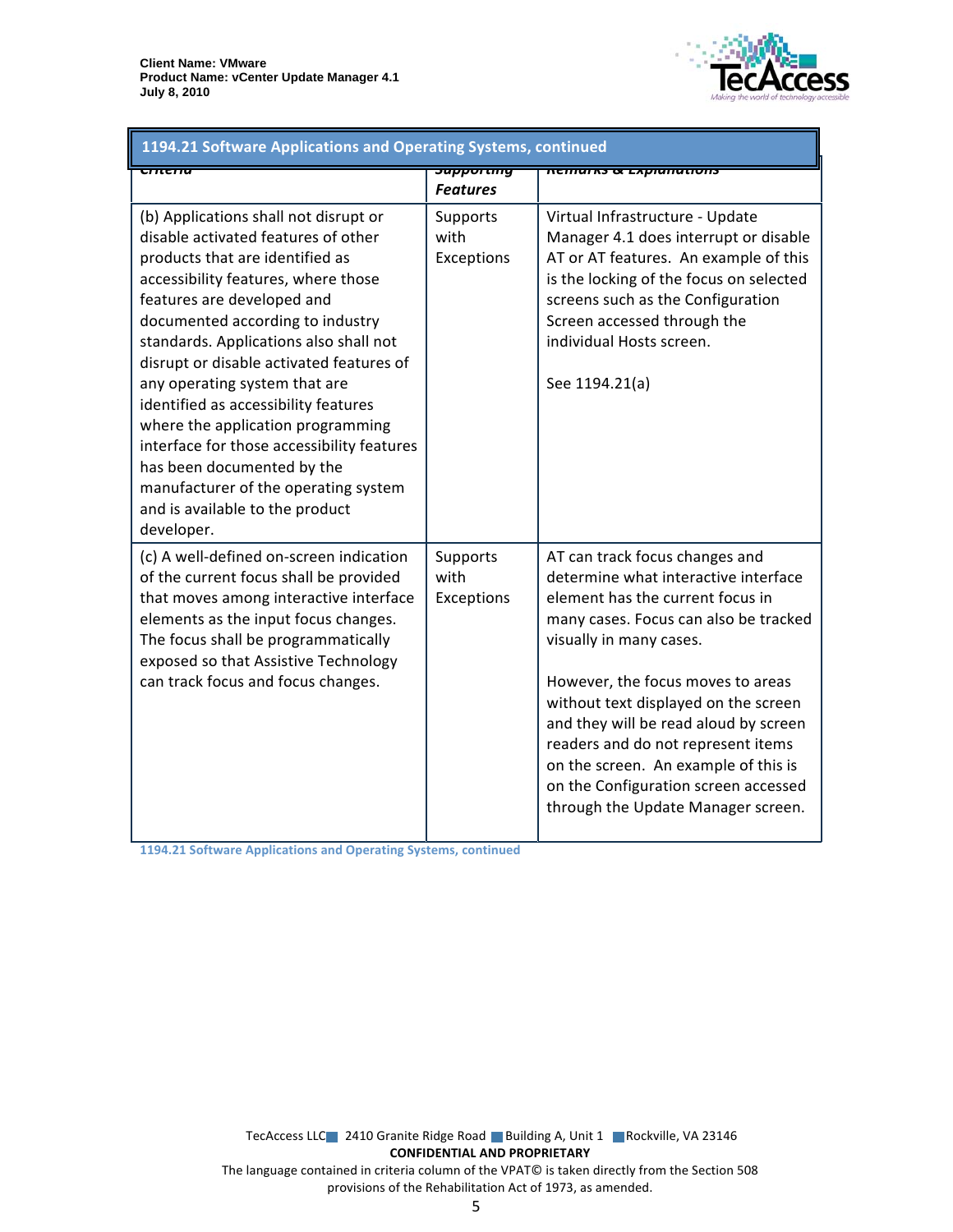

| 1194.21 Software Applications and Operating Systems, continued                                                                                                                                                                                                                                          |                                |                                                                                                                                                                                                                                                                                                                                                                                                                                                                                                                                                                                                                                                                                      |  |
|---------------------------------------------------------------------------------------------------------------------------------------------------------------------------------------------------------------------------------------------------------------------------------------------------------|--------------------------------|--------------------------------------------------------------------------------------------------------------------------------------------------------------------------------------------------------------------------------------------------------------------------------------------------------------------------------------------------------------------------------------------------------------------------------------------------------------------------------------------------------------------------------------------------------------------------------------------------------------------------------------------------------------------------------------|--|
|                                                                                                                                                                                                                                                                                                         | <b>Features</b>                |                                                                                                                                                                                                                                                                                                                                                                                                                                                                                                                                                                                                                                                                                      |  |
| (d) Sufficient information about a user<br>interface element including the<br>identity, operation and state of the<br>element shall be available to Assistive<br>Technology. When an image represents<br>a program element, the information<br>conveyed by the image must also be<br>available in text. | Supports<br>with<br>Exceptions | Many controls have sufficient<br>information for identifying them<br>including name, role, state and value<br>information provided through<br>Microsoft Active Accessibility (MSAA).<br>However, controls do exist that do<br>not have identifying information that<br>AT can use. An example is the Edit<br>box labeled "SOAP Port" found in the<br>Configuration tab of the accessed<br>through the Update Manager screen.<br>Some controls which are links or<br>buttons are not identified as<br>interactive interface elements<br>through the Role property of MSAA.<br>An example of this is some of the<br>links under the "Settings" section of<br>the Configuration screen. |  |
| (e) When bitmap images are used to<br>identify controls, status indicators, or<br>other programmatic elements, the<br>meaning assigned to those images shall<br>be consistent throughout an<br>application's performance.                                                                               | Supports                       | Image meaning is consistent.                                                                                                                                                                                                                                                                                                                                                                                                                                                                                                                                                                                                                                                         |  |
| (f) Textual information shall be<br>provided through operating system<br>functions for displaying text. The<br>minimum information that shall be<br>made available is text content, text<br>input caret location, and text<br>attributes.                                                               | Supports<br>with<br>Exceptions | Text is available through the<br>operating system and AT can read it<br>in many cases, however there are<br>examples when text is not being read.<br>An example of this is some of the<br>links under the "Settings section of<br>the Configuration screen.<br>See 1194.21(d)                                                                                                                                                                                                                                                                                                                                                                                                        |  |

1194.21 Software Applications and Operating Systems, continued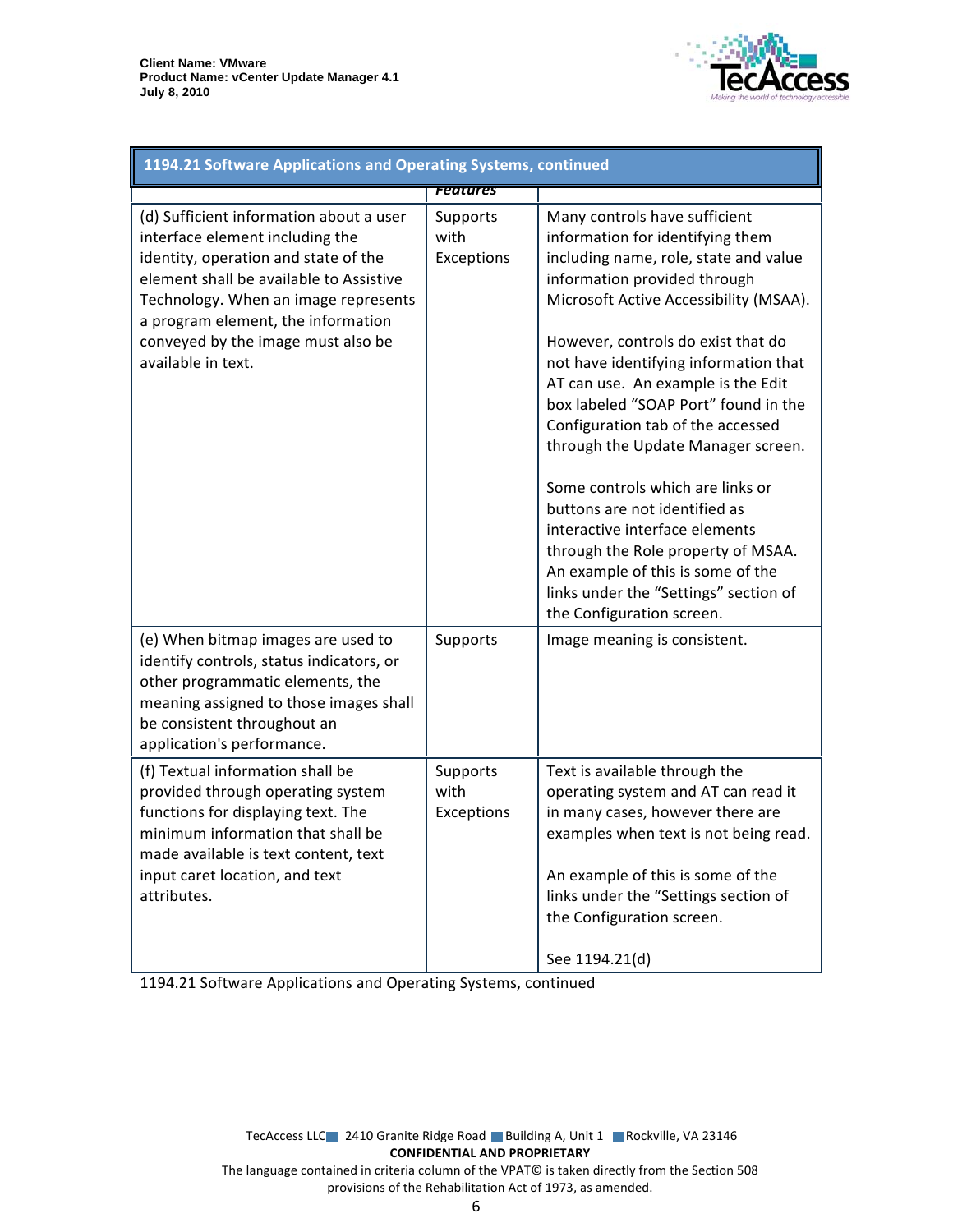

| 1194.21 Software Applications and Operating Systems, continued                                                                                                                                                                                                                                                                                                                 |                                                       |                                                                                                                                                                                                                                                                                                                                                                                                                  |  |
|--------------------------------------------------------------------------------------------------------------------------------------------------------------------------------------------------------------------------------------------------------------------------------------------------------------------------------------------------------------------------------|-------------------------------------------------------|------------------------------------------------------------------------------------------------------------------------------------------------------------------------------------------------------------------------------------------------------------------------------------------------------------------------------------------------------------------------------------------------------------------|--|
| (g) Applications shall not override user<br>selected contrast and color selections<br>and other individual display attributes.                                                                                                                                                                                                                                                 | <del>, cuture</del><br>Supports<br>with<br>Exceptions | Virtual Infrastructure - Update<br>Manager 4.1 does not honor or<br>extend all Windows high contrast or<br>large font settings.<br>While it does pass some information<br>from Windows, many fields and text<br>size remain unchanged without the<br>use of AT. The settings from<br>Windows such as High Contrast and<br>Large Text are not always honored.                                                     |  |
| (h) When animation is displayed, the<br>information shall be displayable in at<br>least one non-animated presentation<br>mode at the option of the user.                                                                                                                                                                                                                       | Not<br>Applicable                                     | Animation is not used.                                                                                                                                                                                                                                                                                                                                                                                           |  |
| (i) Color coding shall not be used as the<br>only means of conveying information,<br>indicating an action, prompting a<br>response, or distinguishing a visual<br>element.                                                                                                                                                                                                     | Supports<br>with<br>Exceptions                        | The page tabs are displayed in a dark<br>grey and the currently selected tab is<br>white without any text equivalent.<br>See 1194.21(g)                                                                                                                                                                                                                                                                          |  |
| (j) When a product permits a user to<br>adjust color and contrast settings, a<br>variety of color selections capable of<br>producing a range of contrast levels<br>shall be provided.                                                                                                                                                                                          | Not<br>Applicable                                     | The Windows based GUI accessed<br>through the VMware VMware<br>vSphere client 4.1 does not permit a<br>user to adjust color or contrast<br>settings.<br>See 1194.21(g)                                                                                                                                                                                                                                           |  |
| (k) Software shall not use flashing or<br>blinking text, objects, or other<br>elements having a flash or blink<br>frequency greater than 2 Hz and lower<br>than 55 Hz.                                                                                                                                                                                                         | Supports                                              | Blinking and flashing does not occur<br>in the prohibited range.                                                                                                                                                                                                                                                                                                                                                 |  |
| 1194.21 Software Applications and Operating Systems, continued<br>(I) When electronic forms are used, the<br>form shall allow people using Assistive<br>Technology to access the information,<br>field elements, and functionality<br>required for completion and<br>submission of the form, including all<br>directions and cues.<br>TecAccess LLC<br>2410 Granite Ridge Road | Supports<br>with<br>Exceptions                        | Many controls have sufficient<br>information for identifying them<br>including name, role, state and value<br>information provided through<br>Microsoft Active Accessibility (MSAA).<br>Some controls which are links or<br>buttons are not identified as<br>interactive interface elements<br>through the Role property of MSAA.<br>See 1194.21 (d) and (f)<br><b>Building A, Unit 1</b><br>Rockville, VA 23146 |  |

**CONFIDENTIAL AND PROPRIETARY** 

The language contained in criteria column of the VPAT© is taken directly from the Section 508 provisions of the Rehabilitation Act of 1973, as amended.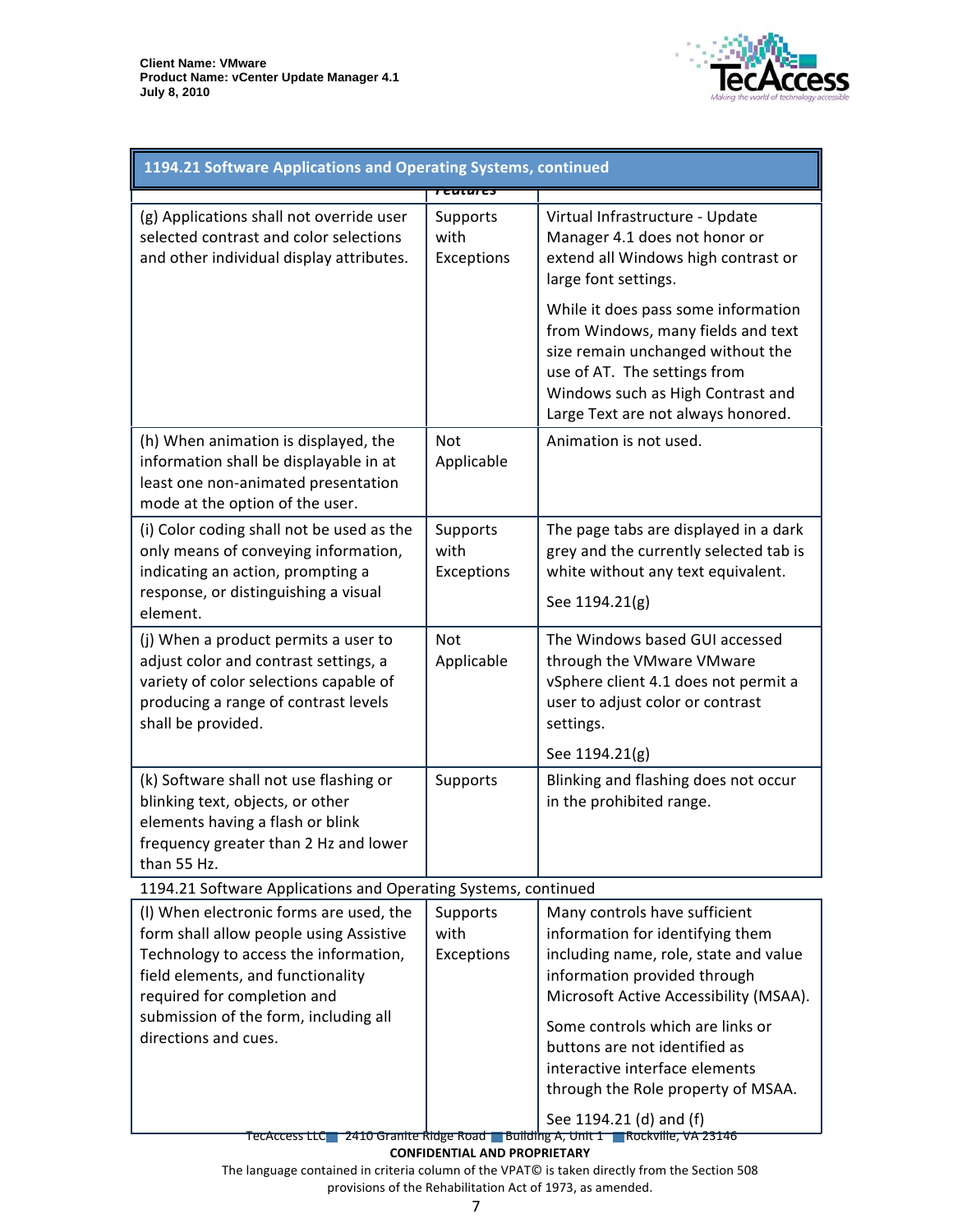

## 1194.31 Functional Performance Criteria

| <b>Criteria</b>                                                                                                                                                                                                                                                                                                                  | <b>Supporting</b><br><b>Features</b> | <b>Remarks &amp; Explanations</b>                                                                                                                                                                                                                                             |
|----------------------------------------------------------------------------------------------------------------------------------------------------------------------------------------------------------------------------------------------------------------------------------------------------------------------------------|--------------------------------------|-------------------------------------------------------------------------------------------------------------------------------------------------------------------------------------------------------------------------------------------------------------------------------|
| (a) At least one mode of operation and<br>information retrieval that does not require<br>user vision shall be provided, or support for<br>assistive technology used by people who<br>are blind or visually impaired shall be<br>provided.                                                                                        | Supports<br>with<br>Exceptions       | Virtual Infrastructure - Update<br>Manager 4.1 has some limitations<br>that do not allow full support for<br>screen reader AT. Please reference<br>the included 1194.21 Sections for<br>specific details.                                                                     |
| (b) At least one mode of operation and<br>information retrieval that does not require<br>visual acuity greater than 20/70 shall be<br>provided in audio and enlarged print output<br>working together or independently, or<br>support for assistive technology used by<br>people who are visually impaired shall be<br>provided. | Supports<br>with<br>Exceptions       | Screen magnifiers do work with<br>Virtual Infrastructure - vCenter<br>Server 4.1. Virtual Infrastructure -<br>vCenter Server 4.1 does not honor<br>all Windows color and high contrast<br>settings.<br>Please reference the included<br>1194.21 section for specific details. |
| (c) At least one mode of operation and<br>information retrieval that does not require<br>user hearing shall be provided, or support<br>for assistive technology used by people who<br>are deaf or hard of hearing shall be<br>provided.                                                                                          | Supports                             | Hearing is not required.                                                                                                                                                                                                                                                      |
| (d) Where audio information is important<br>for the use of a product, at least one mode<br>of operation and information retrieval shall<br>be provided in an enhanced auditory<br>fashion, or support for assistive hearing<br>devices shall be provided.                                                                        | Not<br>Applicable                    | Audio is not present.                                                                                                                                                                                                                                                         |
| (e) At least one mode of operation and<br>information retrieval that does not require<br>user speech shall be provided, or support<br>for assistive technology used by people with<br>disabilities shall be provided.                                                                                                            | Supports                             | User speech is not required to<br>access content.                                                                                                                                                                                                                             |

1194.31 Functional Performance Criteria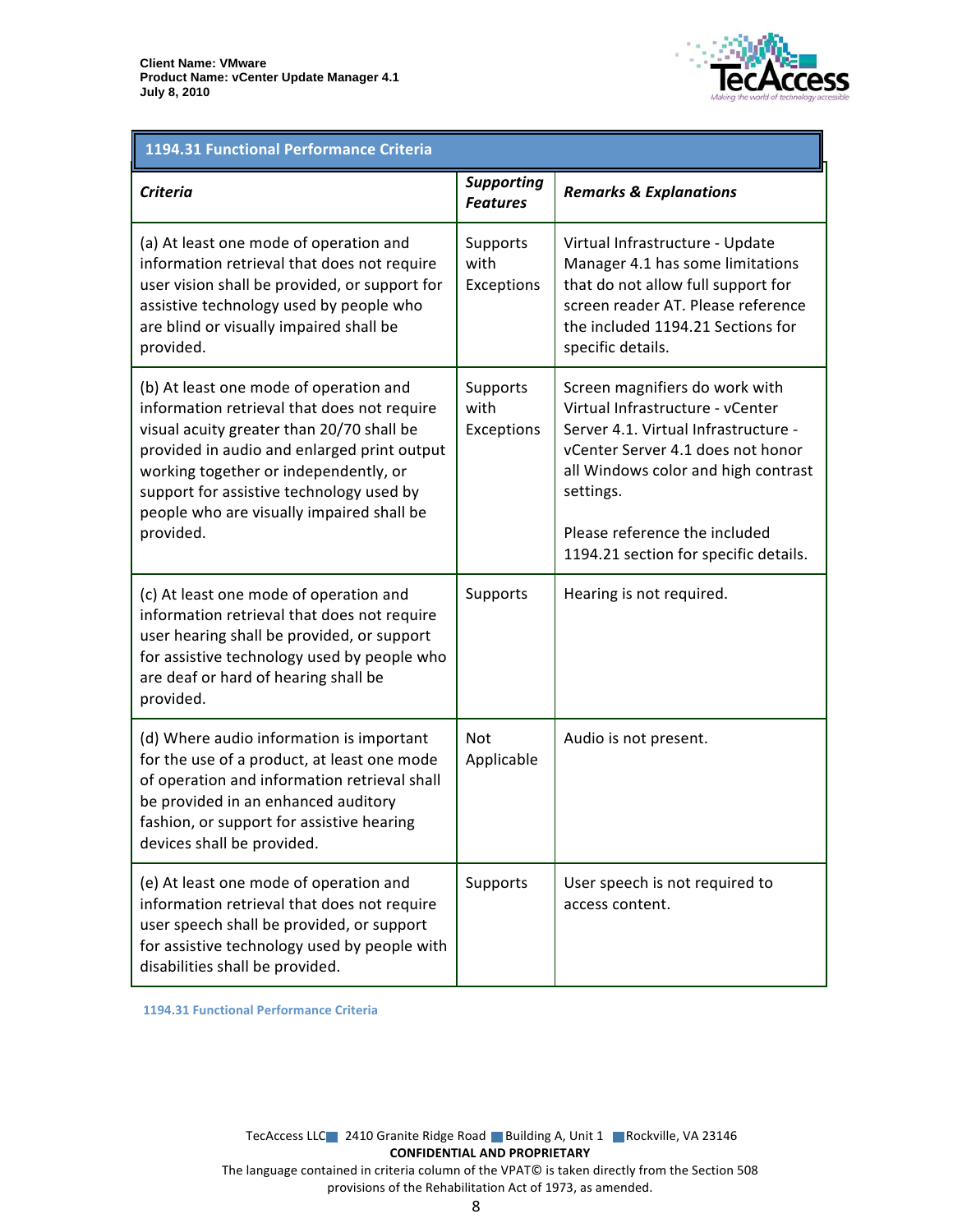

| 1194.31 Functional Performance Criteria, continued                                                                                                                                                                |                                      |                                                                                                      |  |
|-------------------------------------------------------------------------------------------------------------------------------------------------------------------------------------------------------------------|--------------------------------------|------------------------------------------------------------------------------------------------------|--|
| Criteria                                                                                                                                                                                                          | <b>Supporting</b><br><b>Features</b> | <b>Remarks &amp; Explanations</b>                                                                    |  |
| (f) At least one mode of operation and<br>information retrieval that does not require<br>fine motor control or simultaneous actions<br>and that is operable with limited reach and<br>strength shall be provided. | Supports<br>with<br>Exceptions       | Some user interface elements are<br>not keyboard accessible. Please<br>refer to 1194.21 for details. |  |

1194.31 Functional Performance Criteria, continued